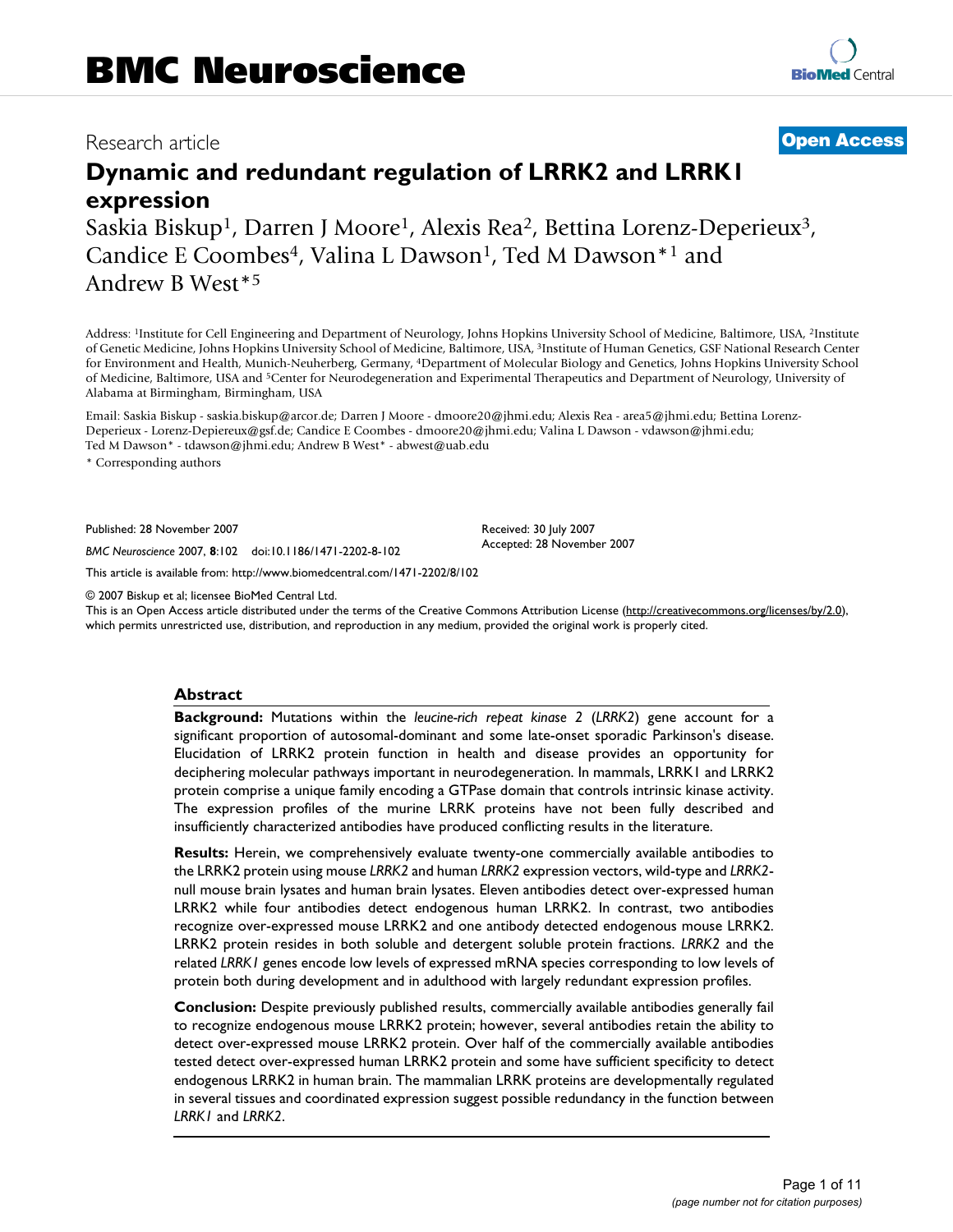# **Background**

Mutations in the *leucine-rich repeat kinase 2* (*LRRK2*, OMIM 609007) gene are the most common known cause for sporadic and familial Parkinson's Disease (PD) [1-4]. The most frequent mutation in North America and Europe is a glycine to serine substitution at residue 2019 (G2019S) in the LRRK2 protein which accounts for up to 10% in familial cases and up to 2% in sporadic cases [5- 9]. Frequencies of *LRRK2* mutations in PD cases are reported as high as 40% in North Africans and Ashkenazi Jews [10,11], but since penetrance of the mutation in 80 year old carriers may be as low as 30% with standard diagnosis [12] the discrimination between familial and sporadic disease becomes difficult [13]. *LRRK2* mutation carriers present with similar clinical and neurochemical features to sporadic disease, and with only few exceptions, present with typical Lewy body pathology [14,15].

Due to the unprecedented frequency of mutations in *LRRK2* occurring in PD, a number of laboratories have embarked on the development of *LRRK2*-null and *LRRK2* transgenic animals. In multiple-tissue Northern blots, LRRK2 is nearly constitutively expressed but the timing of expression has not been described nor the profile of the related *LRRK1* gene [1,2,16]. Given the sequence similarity between *LRRK1* and *LRRK2*, a complete expression profile may indicate whether redundancy in function could mask a phenotype in transgenic and knock-out animals. In addition, inappropriate expression in transgenic animals due to off-tissue expression or abnormal developmental expression may initiate undesirable phenotypes and reduce the utility as a PD model. To provide the complete expression profile of *LRRK2* and *LRRK1*, we utilize quantitative PCR, Northern blot and Western blot experiments to track levels of expression.

The 2527 amino acid multi-domain protein kinase LRRK2 is associated with membranes in rodent brain and is present in tissues relevant to PD in human and rodent brain [17-20]. Some studies suggest the presence of LRRK2 protein in disease-associated aggregations such as Lewy bodies and Lewy neurites, using different antibodies against human LRRK2 [21-23]. To aid the neurodegeneration research community we present a detailed characterization of twenty-one commercially available antibodies to mouse and human LRRK2 purported as specific to the 280 kDa protein.

# **Results**

# *LRRK2 is present in both freely soluble and SDS-soluble fractions of mouse brain lysate as determined by antibody JH5514*

Published literature to date suggests many commercially available antibodies raised against peptides derived from human LRRK2 sequence detect a protein of approximately 280 kDa in size in mouse or human tissue and/or cell lines [21-28]. To confirm whether these antibodies detect mouse LRRK2 or cross-reactive protein species unrelated to LRRK2 migrating near 280 kDa, we performed immunoblot analyses of the various antibodies in wild type mice and LRRK2 knock-out mice in which exons 39 and 40 are disrupted (S. Biskup, M. Sasaski, V.L. Dawson and T.M. Dawson, personal observation) (Figure 1). Our previously characterized antibody JH5514 recognizes human over-expressed and endogenous LRRK2 protein in mouse and humans with minimal cross-reactivity with other protein species and LRRK2 immunoreactivity is absent in *LRRK2* KO mice (Figure 1A). No endogenous LRRK2 can be detected in HEK-293T cells even with long exposures and high antibody concentrations (Figure 1A and data not shown). Our validated antibody JH5514 does not detect a protein of the appropriate size, determined through alignment with recombinant LRRK2 protein, in any tested cell line lysate including human embryonic kidney (HEK-293T) cells, human neuroblastoma (SH-SY5Y) cells, human neuroblastoma (BE(2)-M17) cells and rat adrenal (PC-12) cells (data not shown). Several of these cell lines, including HEK-293T and SH-SY5Y express a low level of LRRK2 mRNA compared with brain tissue suggesting post-transcriptional regulation (data not shown).

With a series of different extraction buffers for mouse brain using *LRRK2*-null brain tissue as a control, we show that membrane disruption through simple mechanical homogenization of brain tissue in PBS (low salt buffer) or in high salt buffer is sufficient to extract the majority of mouse LRRK2 that can be detected by Western Blot (Figure 1A). Mouse LRRK2 protein is also detected in relatively insoluble fractions only resolved through the addition of 1% SDS buffer. Incubation of lysate samples supplemented with 1× Laemmli sample buffer for ten minutes at temperatures above room temperature led to a loss of recoverable levels of LRRK2 (Figure 1B). This phenomenon is apparently not due to an interaction with plastic disposables since siliconized tubes and tips had no effect. Supplementation of the sample buffer lysate solution with either 4 M urea or 5% Formic acid (FA) after incubation for ten minutes at 90°C resulted in a significant recovery of LRRK2 protein levels, suggesting that LRRK2 may form SDS-resistant insoluble aggregates with elevated temperatures (Figure 1B).

# *Commercially available antibodies that recognize overexpressed and endogenous mouse LRRK2*

Using a panel of over-expressed mouse *LRRK2* (*mLRRK2*) versus empty vector transfected HEK-293T cells in combination with *LRRK2*-null versus wild-type mouse brain tissue, we tested twenty-one commercially available LRRK2 antibodies to determine specificity. Most of the antibodies cannot detect over-expressed mLRRK2 or endogenous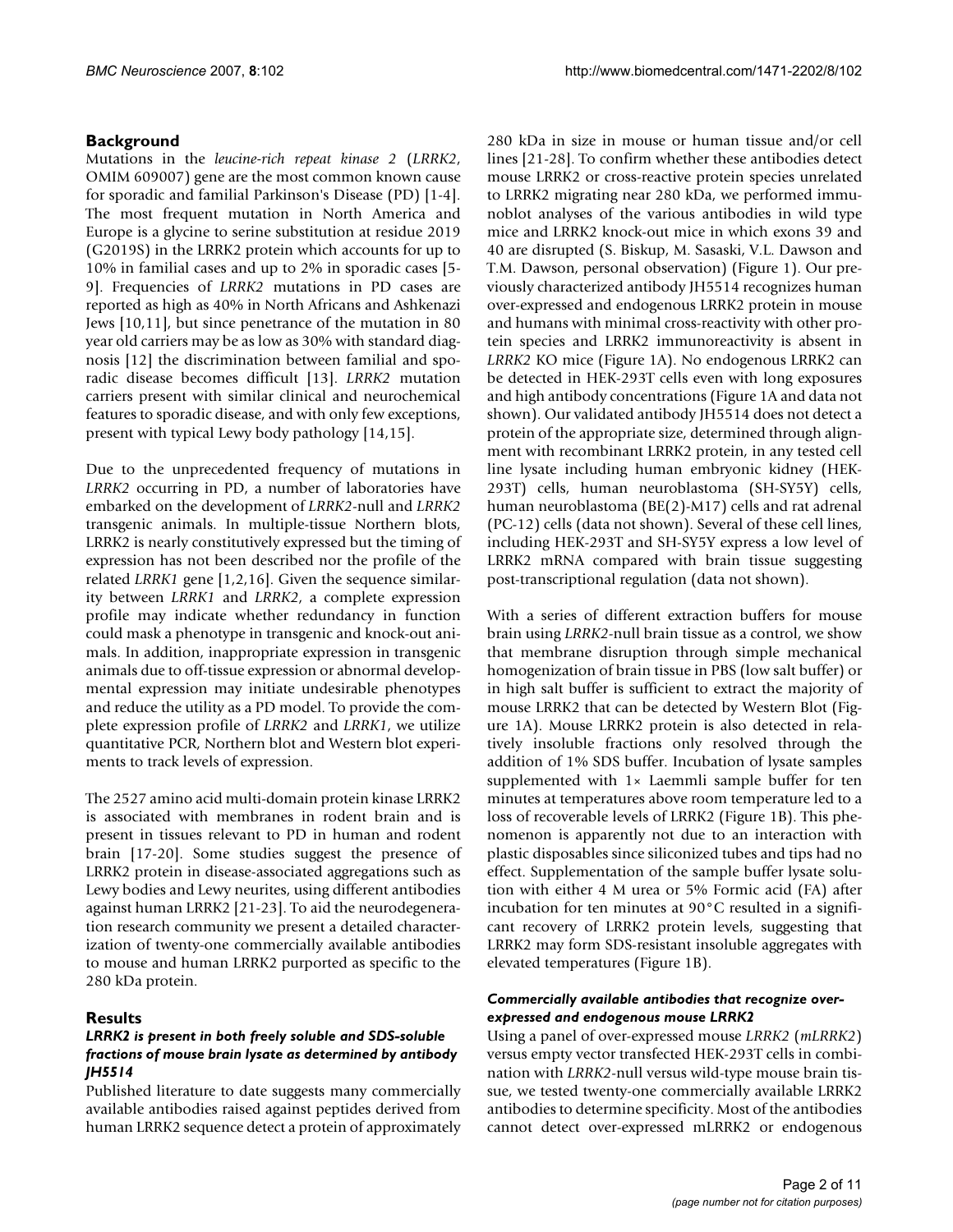

**Biochemical characterization of LRRK2 and testing of LRRK2 antibodies on mouse tissue**. A) Over-expressed mouse LRRK2 detected by JH5514 versus empty vector transfected HEK-293T cells. Whole mouse brain was mechanically homogenized in either PBS (low salt buffer), high salt buffer (PBS supplemented to 600 mM NaCl), 1% Triton X-100 (in PBS), 1% SDS (in PBS) or RIPA (1% SDS, 1% sodium deoxycholate, 1% NP-40). All buffers contained complete protease inhibitors (Roche). A knockout mouse brain is homogenized in PBS (low salt) alone and shown as control. B) Lysates derived from HEK-293T cells transfected with mLRRK2 plasmids were incubated in 1 × Laemmli sample buffer at the indicated temperatures for 10 minutes and then analyzed by SDS-PAGE. Plasticware used to process the protein samples were either siliconized or left untreated. Indicated samples were supplemented with 5% Formic acid (FA) or 4M urea after 10 minute incubation at the indicated temperature. C) LRRK2 antibodies Novus 267 and 268, Abgent AP7099b, and Chemicon (AB9682) in addition to Alexis (AT106) and Cell Signaling (2567) were tested on over-expressed mouse LRRK2 protein and wildtype and *LRRK2*-deficient mouse brain homogenized in PBS alone. All antibodies recognize cross-reactive bands near the expected size of LRRK2. An arrow denotes the position of LRRK2 in the Alexis (AT106) blot. All antibodies were tested on at least two independent membranes and lysates using optimized exposure conditions with similar results.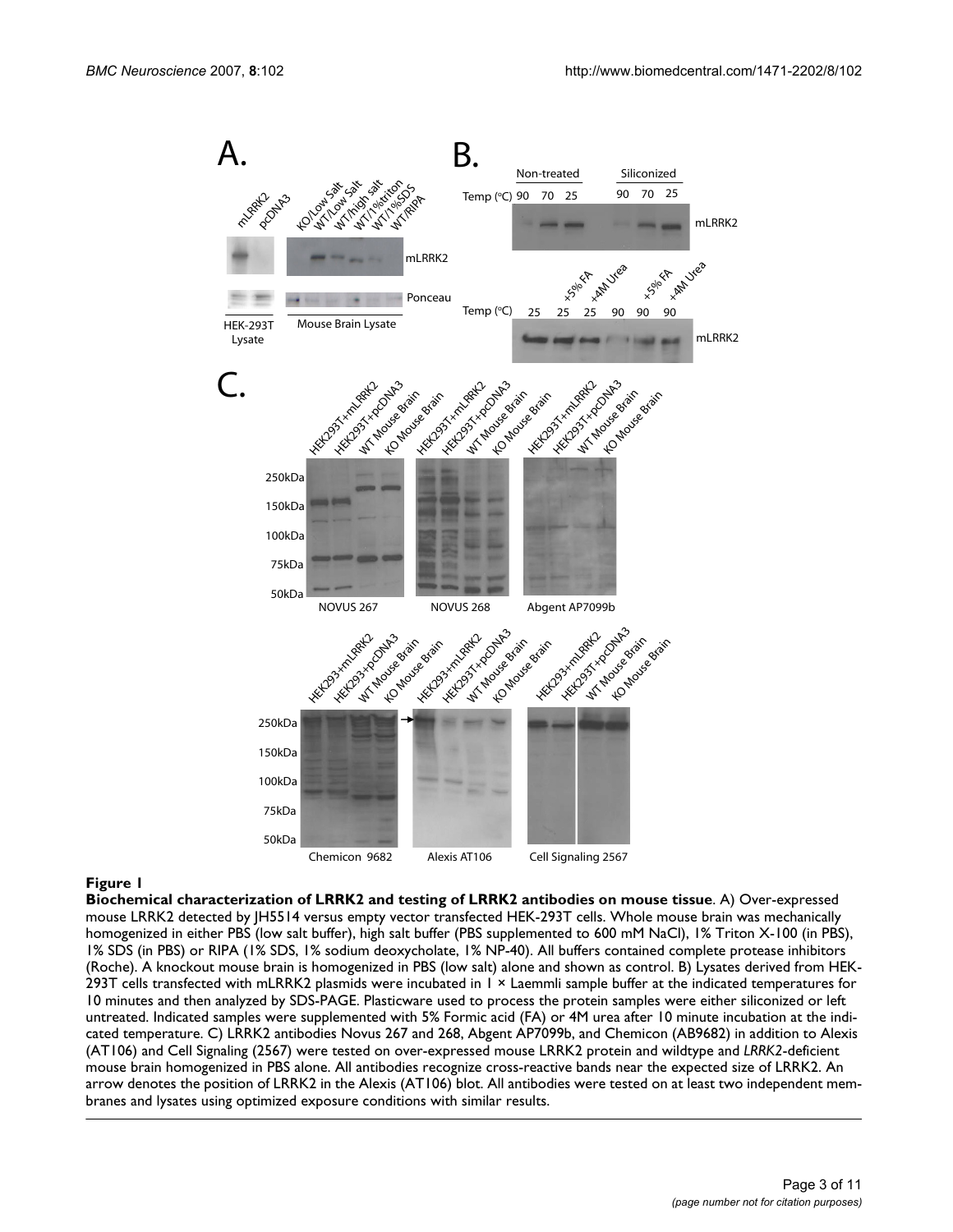wild-type mLRRK2 protein (For a summary, see Table 1). For example, the antibodies Novus 267, Novus 268, Abgent AP7099b do not have the sufficient specificity to detect mLRRK2, either over-expressed or endogenous using standard blotting conditions (Figure 1C). Of note,

|  |  |  |  | Table 1: Summary of antibodies tested on Western Blot |
|--|--|--|--|-------------------------------------------------------|
|--|--|--|--|-------------------------------------------------------|

antibody AP7099b from Abgent was raised against a peptide identical between mouse and human. Typical for the majority of antibodies tested here, cross-reactive species near the molecular weight of LRRK2 protein confound the interpretation of blots when appropriate controls such as

| <b>Antibody</b>      | mLRRK2 | hLRRK2    | mLRRK2    | hLRRK2         | Overexpressed Overexpressed Endogenous Endogenous Peptide Location                                      |
|----------------------|--------|-----------|-----------|----------------|---------------------------------------------------------------------------------------------------------|
| Abgent AP7099a       |        |           |           |                | N/A                                                                                                     |
| Abgent AP7099b       |        |           |           |                | (LRR, AA 1246-1265, 100% identity)<br>H: WSRVEKLHLSHNKLKEIPPE<br>M: WSRVEKLHLSHNKLKEIPPE                |
| Abgent AP7099c       |        |           |           |                | (N-Term, around L229)<br>H: EEIVLHVLHCLHSLAIPCNNVEVLMSGNVR<br>M: KEIVYHVLCCLHSLAVTCSNVEVLMSGNVR         |
| Abgent AP7099d       |        |           |           |                | (N-Term, around <b>E285</b> )<br>H: VSCCLLHRLTLGNFFNILVLNEVHEFVVKA<br>M: VSCSLFOKLTLGNFFNILVLNEVHVFVVKA |
| Abgent AP7099e       |        | +         |           | +              | $(N$ -Term, around $E519$ )<br>H: RAILHFIVPGMPEESREDTEFHHKLNMVKK<br>M: RAILHFVVPGLLEESREDSQCRPNVLRK     |
| Abgent AP7099f       |        | +         |           |                | (N-Term, around L893)<br>H: AQSDDLDSEGSEGSFLVKKKSNSISVGEFY<br>M: GQSDDLDSEGSESSFLVKRKSNSISVGEVY         |
| Abgent AP7099g       |        | +         |           | $\blacksquare$ | $(N$ -Term, around $L899$ )<br>H: AQSDDLDSEGSEGSFLVKKKSNSISVGEFY<br>M: GQSDDLDSEGSESSFLVKRKSNSISVGEVY   |
| Abgent AP7099h       |        | $\ddot{}$ |           |                | (N-Term, around L955)<br>H: IFDHEDLLKRKRKILSSDDSLRSSKLQSHM<br>M: VFDHEDLLRRKRKILSSDESLRSSRLPSHM         |
| Abgent AP7099i       |        |           |           |                | (C-Term, around C2354)<br>H: STERNVMWGGCGTKIFSFSNDFTIQKLIET<br>M: SSERHITWGGCGTKVFSFSNDFTIQKLIET        |
| Abgent AP7099j       |        |           |           |                | (C-Term, around K2402)<br>H: CVHFLREVMVKENKESKHKMSYSGRVKTLC<br>M: CVHFLKEVMVKLNKESKHQLSYSGRVKALC        |
| Abgent AP7099k       |        |           |           |                | (C-Term, around Y2475)<br>Н:<br>MTAQLGSLKNVMLVLGYNRKNTEGTQKQKE<br>M: ATAQLGSLKNVMLVLGYKRKSTEGIQEQKE     |
| Abgent AM7099a       |        |           |           |                | (monoclonal) N/A                                                                                        |
| Abgent AM7099b       |        |           |           |                | (monoclonal) N/A                                                                                        |
| Abcam 27482          |        | +         |           |                | N/A                                                                                                     |
| Abcam 19906          |        |           |           |                | N/A                                                                                                     |
| Novus Biological 267 |        | $\ddot{}$ |           | +              | (N-Term, AA 920-945)<br>H: SNSISVGEFYRDAVLQRCSPNLQRHS<br>M: SNSISVGEVYRDLALQRYSPNAQRHS                  |
| Novus Biological 268 |        | $\ddot{}$ |           | +              | (C-Term, AA 2500-2527)<br>H: INLPHEVQNLEKHIEVRKELAEKMRRTSVE<br>M: LNLPHEVQNLEKHIEVRTELADKMRKTSVE        |
| Chemicon AB9682      |        | +         |           |                | N/A, synthetic peptide from rat                                                                         |
| Chemicon AB9704      |        | +         |           |                | N/A                                                                                                     |
| Alexis (AT106)       | +      | +         | $\ddot{}$ | +              | (AA 1838-2133)                                                                                          |
| Cell Signaling 2567  | +      | $\ddot{}$ |           |                | (C-Term, G2090)<br>H: FPNEFDELEIQGKLPDPVKEYGCAPWPMVE<br>M: FPNEFDELAIQGKLPDPVKEYGCAPWPMVE               |
| JH5514               | +      | +         | +         | $\pmb{+}$      | (C-Term, AA 2500-2515), 100% identity<br>H: INLPHEVQNLEKHIE<br>M: LNLPHEVQNLEKHIE                       |

Summary of the results of commercially available antibodies against LRRK2 tested on Western Blot. A (+) denotes antibodies that produce a discernable band specific to LRRK2 protein. A (-) denotes antibodies unable to detect a band specific to LRRK2 protein. Antibodies were designed against the human sequence unless otherwise indicated.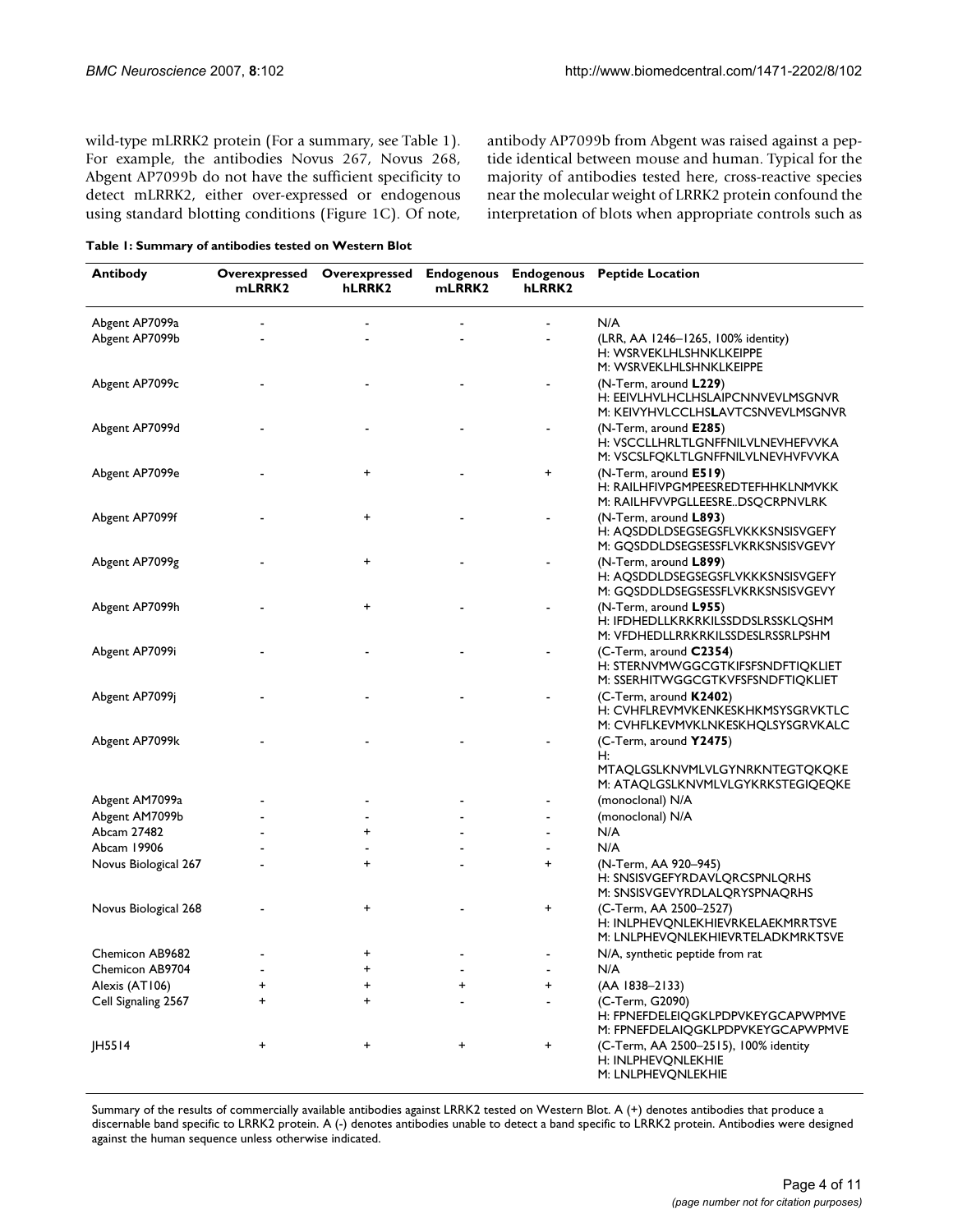*LRRK2*-null brain lysate are not included. With very high concentrations and exposure times, many cross reactive bands appear near the expected size of LRRK2 protein but none are changed in the *LRRK2*-null brain lysate for all commercially available antibodies with the exception of the Alexis (AT106) antibody, which recognizes a faint band immediately under a prominent cross-reactive protein species near 280 kDa (Figure 1C). Other antibodies capable of detecting over-expressed *mLRRK2* in HEK 293T cells such as the Cell Signaling (2567) and Chemicon (ab9682) antibodies recognize cross-reactive protein species that presumably mask endogenous mLRRK2 protein due to the insufficient separation afforded by commercially available gradient mini-gels.

# *Commercially available antibodies that recognize overexpressed and endogenous human LRRK2*

All antibodies were additionally tested on human overexpressed LRRK2 versus empty vector transfected HEK-293T cells (Table 1). Figure 2A shows the panel of antibodies capable of detecting over-expressed human LRRK2 (Novus 267, Novus 268, Abgent AP7099e, AP7099f, AP7099g, AP7099h, Abcam 27482 and Cell Signaling 2567). We tested antibodies capable of robustly detecting over-expressed human LRRK2 protein (Novus 267, Novus 268, Abgent AP7099e, AP7099f, AP7099g, AP7099h, Abcam 27482) using human brain lysate derived from fresh-frozen samples of human temporal lobe. *In situ* hybridization analyses have previously demonstrated *LRRK2* mRNA is at the highest levels in the cortex and striatum and we would expect significant quantities of LRRK2 protein in the temporal lobe [16,18,29-32]. Novus 267, Novus 268 and AP7099e all have sufficient specificity to detect human LRRK2 based on their ability to resolve a band of the predicted molecular weight of LRRK2 with identical solubility profiles (Figure 2B). Novus 268 and AP7099e are shown in comparison with our in-house antibody JH5514 (Figure 2B). Using gel systems other than Tris-Glycine such as Tris-Acetate or Bis-Tris gels causes a dramatically different migration of LRRK2 protein with respect to protein markers, with migration near 240 kDa in Tris-Acetate gels (data not shown).

We visualized LRRK2 protein by Western blot in human brain lysates derived from tissue with minimal delay in processing (fresh frozen brain samples) and have been unsuccessful in detecting LRRK2 protein from the vast majority of archived frozen brain samples that correspond to typical post-mortem delays (4–24 hours) (data not shown). This may be due to a high rate of degradation or processes that otherwise render LRRK2 inaccessible to detection by immunoblotting due to typical post-mortem delay in most human tissue samples available. We have not observed significant decay in LRRK2 protein within

protein lysate when stored at -20 or -80 degrees or dramatic loss of LRRK2 due to freeze/thaw cycles (data not shown).

# *LRRK1 and LRRK2 expression in development and adulthood*

Many invertebrate organisms such as Drosophila and lower vertebrate organisms such as Fugu and Zebrafish possess only a single *LRRK* gene, suggesting mammalian LRRK1 and LRRK2 protein diverged from a single founder [33]. *LRRK*-like proteins and orthologues extend well beyond complex invertebrates into even simple singlecelled eukaryotic organisms [34], suggesting a fundamental albeit unknown role for the *LRRK* family of proteins in mammals. Northern blot analysis has previously shown a broad distribution of *LRRK2* mRNA in the brain and other organs in humans [1,2]. In order to better understand the regulation of *LRRK2* expression we measured *LRRK1* and *LRRK2* mRNA in multiple organs in neonatal and adult mice (Figure 3A, B). We observed statistically identical levels of *LRRK1* and *LRRK2* mRNA in the lung, heart, skeletal muscle and lymph node (Figure 3B). *LRRK2* mRNA is more abundant in kidney and brain tissue, whereas *LRRK1* mRNA is more abundant in the gut.

Using Northern (whole mouse embryo) and Western (whole brain lysate) blotting we show that *LRRK2* does not have an expression profile typical of a gene important during early development (Figure 4A,B). mRNA levels measured from whole mouse embryos show that *LRRK2* expression increases from embryonic day 15 to day 17 (Figure 4A). Given the large increase in expression of LRRK2 during the latest stages of development, we created a panel of cDNA derived from developing mouse organs, including brain, lung, heart and liver, at various stages of development. We then went on to compare *LRRK1* and *LRRK2* levels using quantitative RT-PCR and observed a dynamic expression profile that distinguishes *LRRK1* from *LRRK2*. *LRRK2* most dramatically increases in lung and kidney between E15.5 and E19.5 partially accounting for the results of the whole-embryo Northern blot. Surprisingly, *LRRK2* mRNA is constitutively expressed early in development of the brain and does not substantially increase upon cell maturation as might be expected by the Northern blot of whole embryo (Figure 4C). *LRRK1* levels spike at E15.5 in the brain then decrease below LRRK2 levels and remain low with respect to *LRRK2* throughout adulthood. In other organs such as the lung and liver, *LRRK2* dramatically increases in the latest stages of development in contrast to the more constitutive expression in the heart where *LRRK1* and *LRRK2* are nearly identically expressed both in development and throughout adulthood.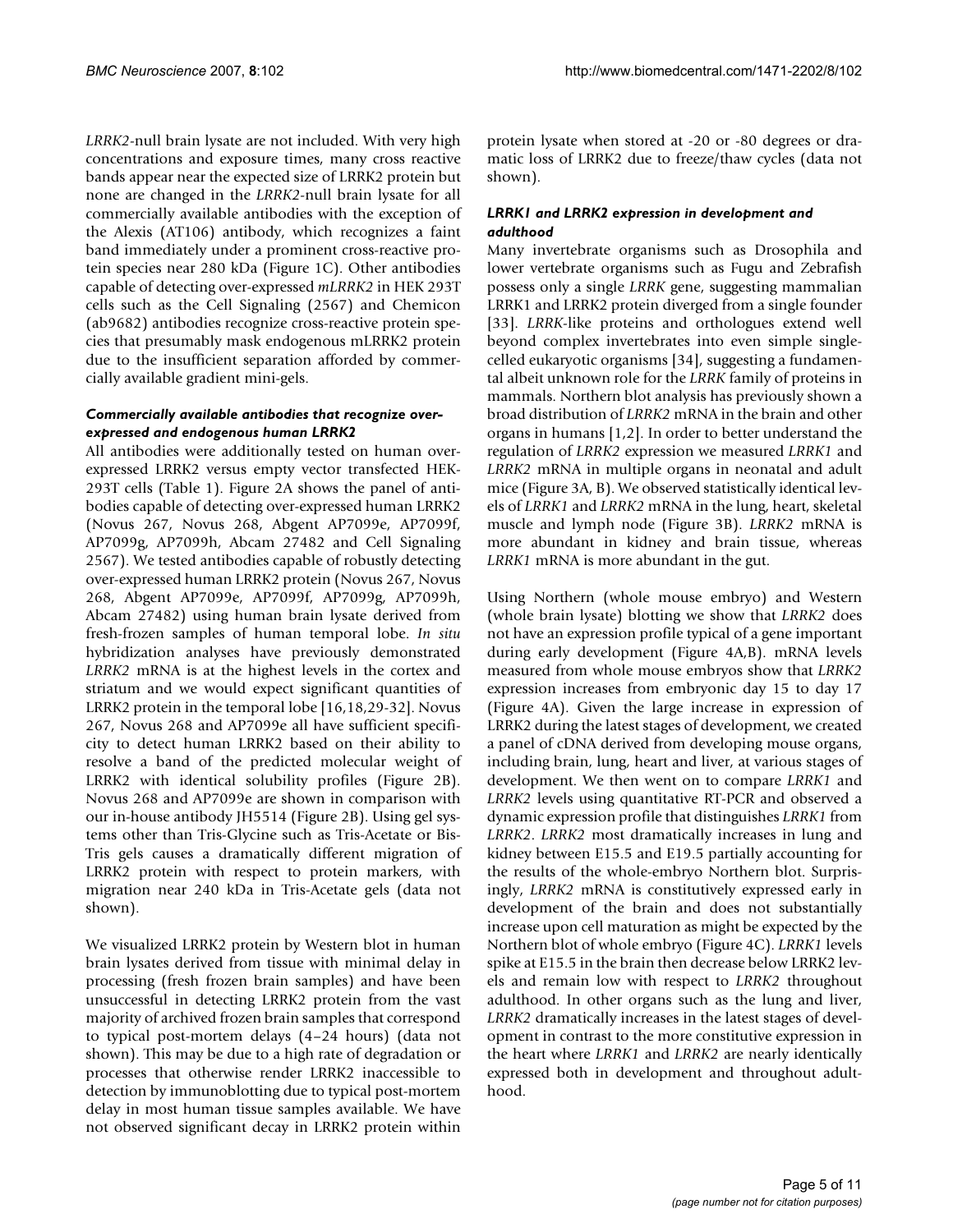



# Figure 2

**Testing of LRRK2 antibodies on human tissue**. A) Antibodies able to detect over-expressed human LRRK2 protein. B) Fresh frozen tissue samples from the human temporal lobe (Htl) is subjected to different extraction buffers as in figure legend 1A. Novus 267, Novus 268, Abgent AP7099e and JH5514 have sufficient specificity to detect endogenous human LRRK2. All antibodies were tested on at least two independent membranes and lysates using optimized exposure conditions with similar results.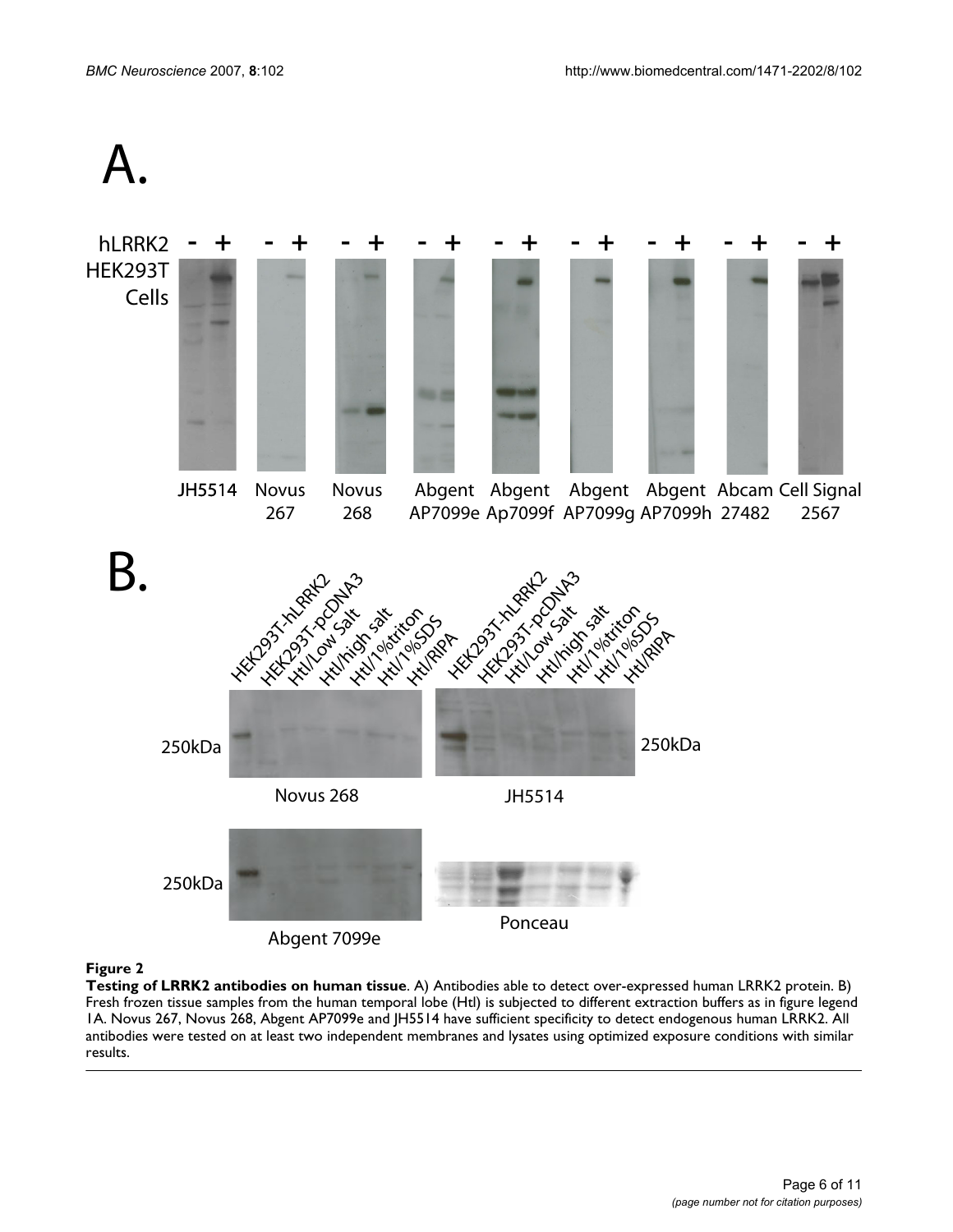

# **Figure 3**

**LRRK1 and LRRK2 mRNA levels in development and adulthood**. A) Neonatal *LRRK1* and *LRRK2* mRNA levels. Relative *LRRK* expression was calculated by normalization to *TBP* (*TATA binding protein*) within each tissue sample using the delta delta CT method. Similar results were obtained with internal normalization to *GAPDH*. Error bars represent standard error mean derived from two each independently analyzed male and female 14 day old CD-1 mice B) *LRRK1* and *LRRK2* mRNA levels in adult mouse tissues as normalized to *TBP*. Similar results were obtained with normalization to *GAPDH*. Error bars represent standard error mean independently derived from two each female and male 3 month old CD-1 mice.

### **Discussion**

The function of LRRK proteins in mammals remains enigmatic yet strong evolutionary conservation suggests important roles. Besides obvious interest in understanding the only proteins in the mammalian proteome encoding both a kinase and GTPase domain, the striking association between *LRRK2* and PD further justifies the speedy discovery of LRRK2 protein function in cells. Within the present study we show that several commercially available antibodies recognize endogenous human LRRK2 protein but no tested commercially available antibody can efficiently resolve mouse LRRK2 protein despite a number of reports that did not have the benefit of *LRRK2*-null mice. To the contrary, more abundant crossreactive species near or at the molecular weight of mLRRK2 protein are detected by most commercially available antibodies as shown for the human specific Novus antibodies and the Abgent antibody AP7099b. Cross-reac-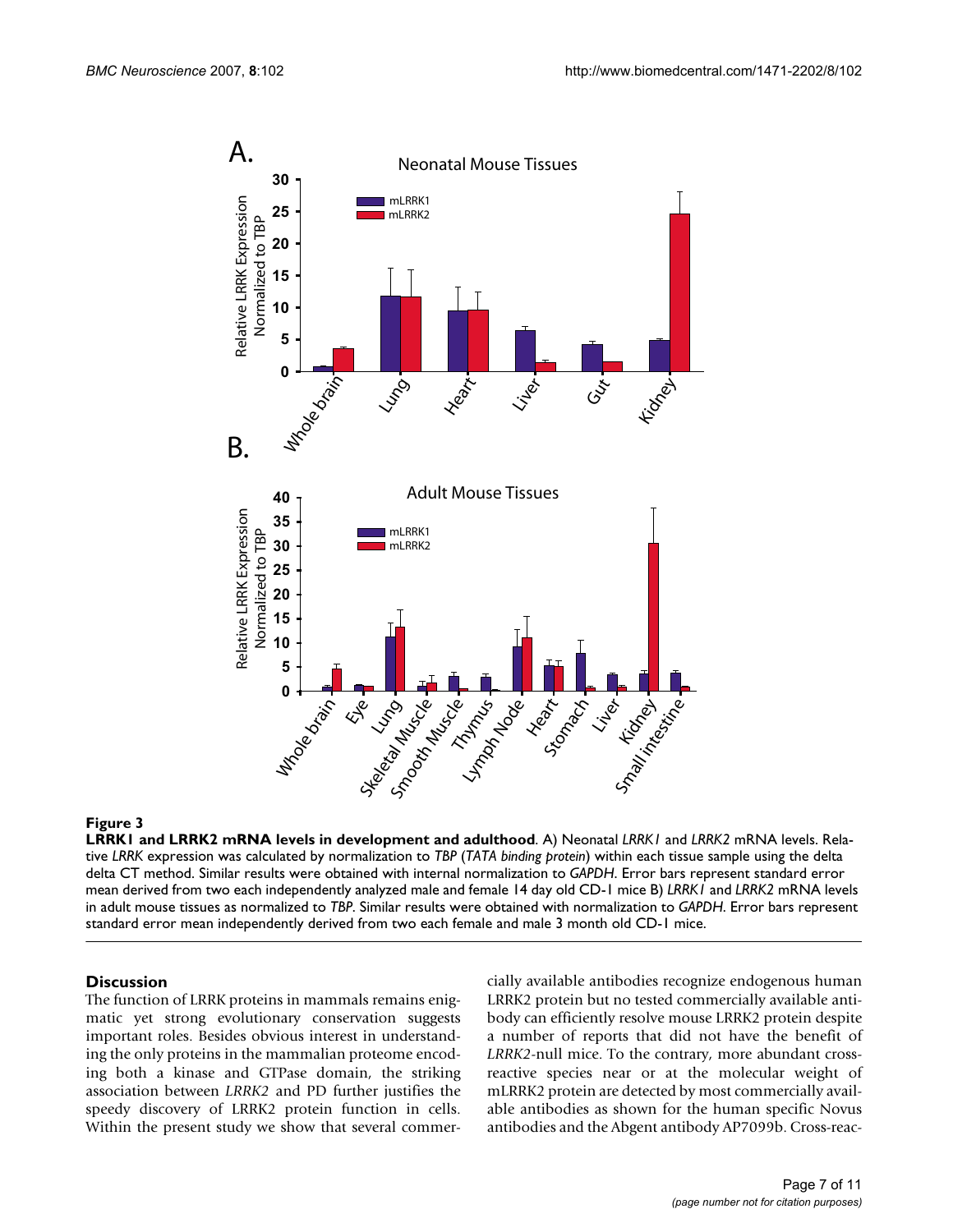

#### **Figure 4**

**LRRK1 and LRRK2 mRNA levels in development and adulthood**. A) Northern blot analysis of different embryonic stages (whole mouse embryo) using a *LRRK2* specific riboprobe. B) LRRK2 protein can be detected by JH5514 in whole brain lysates on E17 and throughout post-natal development C) Relative *LRRK1* and *LRRK2* mRNA levels in direct comparison calculated from whole brain, lung, heart and liver during embryonic stages E11.5 to E19.5, with internal normalization to *TBP* transcript. Error bars represent standard error mean independently derived from a total of four CD-1 embryos at the indicated age.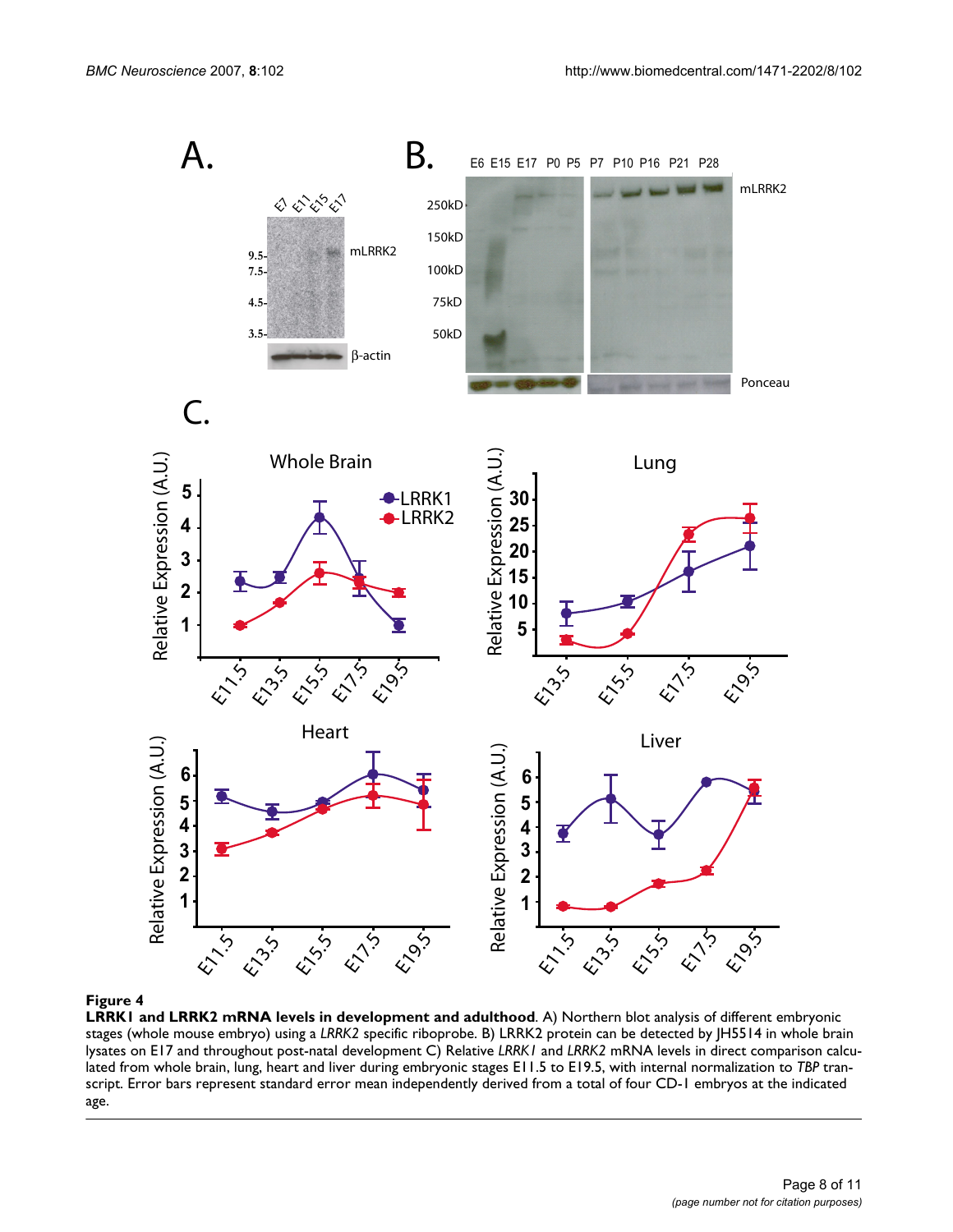tive species likely mask endogenous mLRRK2 protein in the case of antibodies from Cell Signaling and Chemicon. However, both antibodies are capable of detecting overexpressed mouse protein. The Alexis antibody detects over-expressed mouse protein and endogenous mouse protein that migrates slightly below cross-reactive species. It may be possible with additional purification steps, blocking optimization, extraction optimization and improved washing and blotting conditions that some of the antibodies tested here will prove useful in the future.

In all tissues, *LRRK1* and *LRRK2* mRNA is rare compared to even nominally expressed transcripts such as *TATA binding protein* (*TBP*) and *cyclophilin-A*, both used here in addition to *GAPDH* as normalization controls. The combination of a poorly expressed transcript with an apparently unstable protein of above-average size creates a worst case scenario for routine detection of endogenous protein by Western blotting and immunocytochemistry despite the high solubility of LRRK2 protein.

We describe cloning of mouse *LRRK2* into expression vectors and the expression profile of *LRRK1* and *LRRK2* in the developing and adult mouse. Mouse LRRK2 expression increases from embryonic day 15 to day 17 and continues through adulthood. In some organs, such as the brain, *LRRK2* expression apparently increases to a more nominal extent at earlier time points. We have been unable to detect LRRK2 protein in the brain before embryonic day 17 using the western blotting conditions and protein extraction protocols described here. *LRRK1* and *LRRK2* expression overlaps in all tissues used in this study (whole brain, eye, lung, skeletal muscle, smooth muscle, thymus, lymph node, heart, stomach, liver, kidney and gut), and in some tissues expression levels are identical. *LRRK2* expression levels are particularly high in embryonic and adult lung and kidney. As kinase enzymes, LRRK protein may target tissue specific substrates for phosphorylation. It is possible that LRRK protein is so critical to cell function that the protein has diverged into two related proteins to provide a protective measure of redundancy in function.

# **Conclusion**

Knowledge about localization, function and substrates of LRRK1 and 2 protein will help clarify *LRRK2* associated disease. We characterized twenty-one commercially available antibodies against LRRK2 protein and describe the biochemical properties of mouse and human LRRK2 proteins with regards to solubility and expression. The importance of *LRRK1* and *LRRK2* for mouse development and adult mice in different tissues is actively pursed by many research groups. *LRRK1* and *LRRK2* are comparably expressed in most tissues with stable expression in adulthood but dynamic expression during development, with

a general trend towards increased expression during organogenesis and maturation.

# **Methods**

# *Antibody production and western blotting*

Affinity-purified rabbit polyclonal antibodies were generated to LRRK2 protein as described previously [17]. Protein extracts from adult mouse and fresh frozen tissue samples from the human temporal lobe were prepared as described [17] and Western blot analysis (6% SDS-PAGE gels) was conducted as previously described for *LRRK2* [19]. Human tissue samples were obtained from human brain temporal lobe resections snap-frozen immediately after removal and stored at -80°C until homogenization. Briefly: whole mouse brain or temporal human brain was mechanically homogenized in either PBS (low salt buffer), high salt buffer (PBS supplemented to 600 mM NaCl), 1% Triton X-100 (in PBS), 1% SDS (in PBS) or RIPA (1% SDS, 1% sodium deoxycholate, 1% NP-40). All buffers contained complete protease inhibitors (Roche). Antibodies were diluted 1:1000 in TBS-T containing 5% skimmed milk if not otherwise indicated. Incubation with primary antibodies was performed overnight. *LRRK2* knockout mice were generated by disruption of exons 39 and 40 of the mouse *LRRK2* gene (S. Biskup, M. Sasaki, V.L. Dawson and T.M. Dawson, personal observation). Wild-type, heterozygote and knockout *LRRK2* mice were generated by crossbreeding of germline chimaeras to C57BL/6J mice. Protein extracts from mouse and fresh frozen tissue samples from the human temporal lobe were processed for Western blotting with LRRK2 antibodies as described above. LRRK2 antibodies were obtained from Abgent, Novus Biologicals, Abcam, Chemicon, Alexis and Cell Signaling.

### *Generation of human and mouse LRRK2 constructs*

The generation of human *LRRK2* constructs has been previously described [19,35].

The full-length cDNA of mouse *LRRK2* was amplified from a Marathon-Ready mouse embryo 17d cDNA library (BD Biosciences). Using nested primers based on mouse LRRK2 (GenBank accession number [NM\\_025730](http://www.ncbi.nih.gov/entrez/query.fcgi?db=Nucleotide&cmd=search&term=NM_025730)) and *PfuTurbo* hotstart DNA polymerase (Stratagene) according to the manufacturer's protocol, two overlapping fragments from exons 1–28 ( $\sim$ 3.9 kb) and exons 15–51 ( $\sim$ 5.9 kb) were generated. The first part of the *LRRK2* cDNA (exons 1–28) was cloned in pBluescript SK+ (Stratagene) (*Kpn*I/*Not*I) and sequenced with an ABI Prism Big Dye Terminator cycle sequencing kit on an ABI Prism 3730 DNA analyzer (Applied Biosystems). To generate a full-length *LRRK2* clone the second part of *LRRK2* (exons 15–51) was cloned in the pBluescript plasmid already containing one part of *LRRK2* (*Nde*I/*Not*I). The entire open reading frame of *LRRK2* (7584 bp) was confirmed by sequencing.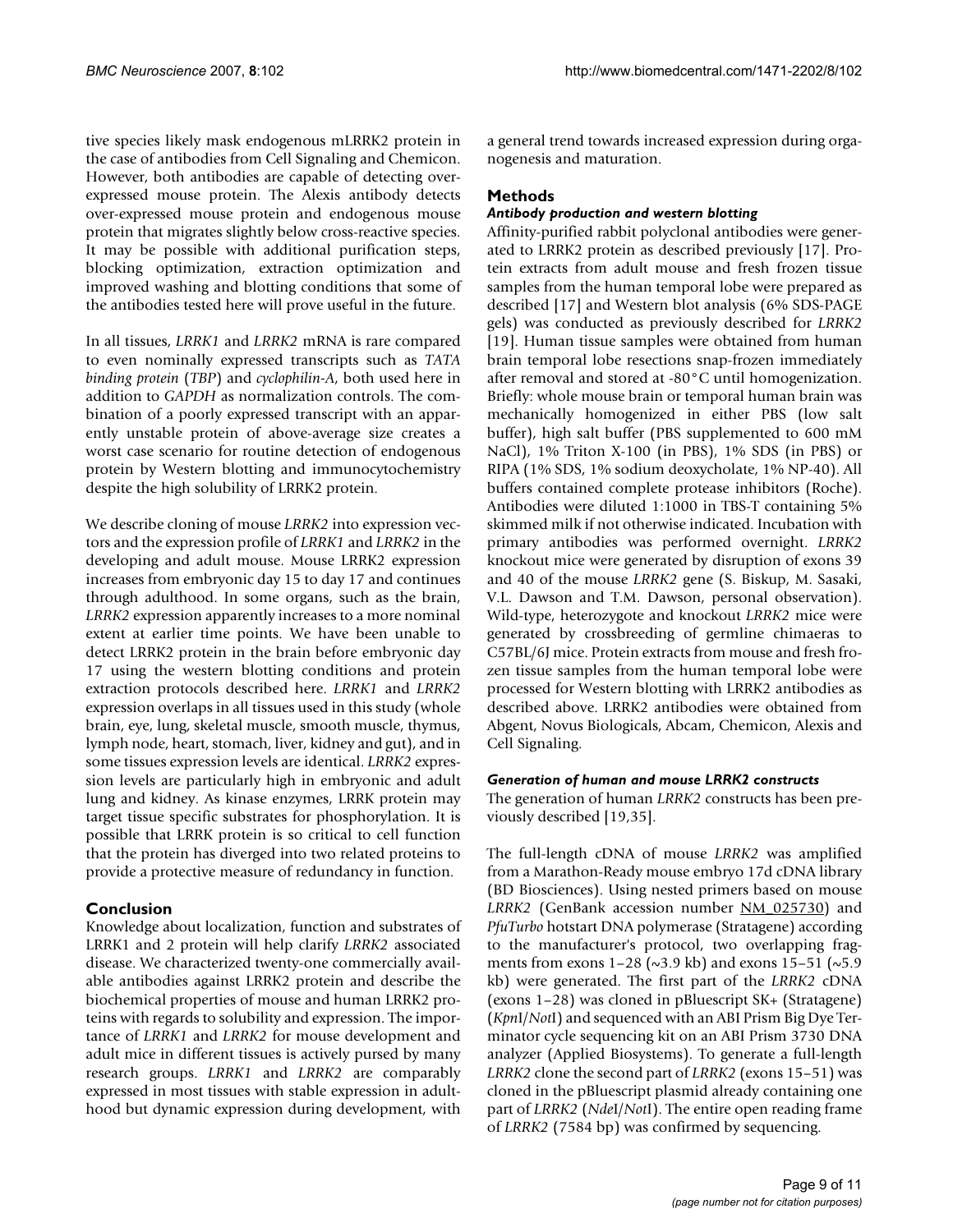## *Northern blotting*

Whole mouse embryonic membranes were purchased from Clontech. Membranes were hybridized overnight at 65°C with a biotinylated antisense riboprobe synthesized using the MAXIscript in vitro transcription kit (Ambion) from a PCR-amplified DNA template with incorporated T7 promoter, and washed with  $2 \times \text{SSC}/1\%$  SDS and then  $0.1 \times$  SSC/0.1% SDS at 65 $^{\circ}$ C. Filters were visualized by incubation with streptavidin-alkaline phosphatase and chemiluminescence using the BrightStar BioDetect kit (Ambion). The riboprobe sequence for *LRRK2* corresponds to nucleotide positions 4292 to 4813 of *LRRK2* cDNA. PCR primers used were: forward 5'-TGAAGCCTT-GGCTCTTCAAT-3' and reverse 5'-TAATACGACTCACTAT-AGGTACAAAGCCACTTGGGTTCC-3' with bold nucleotides representing the T7 promoter priming site.

## *Quantitative reverse-transcription PCR*

RNA was isolated from embryonic and adult CD-1 mice (Charles Rivers) via mechanical homogenization and extraction in TriZOL and both cleaned and concentrated using a commercially available kit (Qiagen RNEasy Micro; Qiagen). Reverse transcription was performed using the Applied Biosystems High Capacity cDNA Reverse Transcription Kit (Applied Biosystems); cDNA concentrations were determined with a Nanodrop spectrophotometer (Nanodrop Technologies) prior to PCR. cDNA samples underwent absolute quantitative real-time PCR on the 9700HT instrument (Applied Biosystems) under the default 40-cycle program. TaqMan gene expression assays were purchased from Applied Biosystems, including *LRRK1* and *LRRK2* expression assays (assay Mm0481934 and Mm00713303), TBP (assay Mm00446973\_m1), *cyclophilin A* (Mm02342429\_g1) and *GAPDH* (4352932E). For each amplicon, PCR efficiency was estimated near 1.0 by serial dilutions of cDNA. Relative quantities of mRNA were estimated using the delta delta CT method.

# **List of abbreviations**

leucine-rich repeat kinase 2 (LRRK2), leucine-rich repeat kinase 1 (LRRK1), Parkinson's Disease (PD), polymerase chain reaction (PCR), human embryonic kidney cells (HEK cells), pheochromocytoma cells (PC12 cells), phosphate buffered saline (PBS), sodium dodecyle sulfate (SDS), SDS polyacrylamide gel electrophoresis (SDS-PAGE), formic acid (FA), real time PCR (RT-PCR), embryonic day (E), postnatal day (P), glyceraldehyde 3-phosphate dehydrogenase (GAPDH), TATA binding protein (TBP), sodium chloride/sodium citrate (SSC), Radioimmunoprecipitation (RIPA), sodium chloride (NaCl), Nonidet P-40 (NP-40), human temporal lobe (Htl), wildtype (WT), knock-out (KO).

# **Authors' contributions**

SB, ABW, AR and CC carried out all experiments, BLD generated the mouse *LRRK2* clone, DJM developed and purified the JH5514 antibody. TMD and VLD provided reagent and infrastructure support for the experiments and critically reviewed the manuscript. All authors read and approved the final manuscript.

# **Acknowledgements**

Supported by grants from the NIH, NINDS NS 38377, the Lee Martin Trust, the Sylvia Nachlas Trust, the National Parkinson Foundation and the American Parkinson Disease Association. T.M.D. is the Leonard and Madlyn Abramson Professor in Neurodegenerative Diseases. S.B. is supported by the German Research Foundation (Deutsche Forschungsgemeinschaft). A.B.W. is supported by a NIH/NINDS R00 NS058111. We would like to thank Dr. Laura Marsh for human brain tissue used in this study.

#### **References**

- 1. Zimprich A, Biskup S, Leitner P, Lichtner P, Farrer M, Lincoln S, Kachergus J, Hulihan M, Uitti RJ, Calne DB, *et al.*: **[Mutations in LRRK2](http://www.ncbi.nlm.nih.gov/entrez/query.fcgi?cmd=Retrieve&db=PubMed&dopt=Abstract&list_uids=15541309) [cause autosomal-dominant parkinsonism with pleomorphic](http://www.ncbi.nlm.nih.gov/entrez/query.fcgi?cmd=Retrieve&db=PubMed&dopt=Abstract&list_uids=15541309) [pathology.](http://www.ncbi.nlm.nih.gov/entrez/query.fcgi?cmd=Retrieve&db=PubMed&dopt=Abstract&list_uids=15541309)** *Neuron* 2004, **44(4):**601-607.
- 2. Paisan-Ruiz C, Jain S, Evans EW, Gilks WP, Simon J, van der Brug M, Lopez de Munain A, Aparicio S, Gil AM, Khan N, *et al.*: **[Cloning of](http://www.ncbi.nlm.nih.gov/entrez/query.fcgi?cmd=Retrieve&db=PubMed&dopt=Abstract&list_uids=15541308) [the gene containing mutations that cause PARK8-linked Par](http://www.ncbi.nlm.nih.gov/entrez/query.fcgi?cmd=Retrieve&db=PubMed&dopt=Abstract&list_uids=15541308)[kinson's disease.](http://www.ncbi.nlm.nih.gov/entrez/query.fcgi?cmd=Retrieve&db=PubMed&dopt=Abstract&list_uids=15541308)** *Neuron* 2004, **44(4):**595-600.
- 3. Hardy J, Cai H, Cookson MR, Gwinn-Hardy K, Singleton A: **[Genetics](http://www.ncbi.nlm.nih.gov/entrez/query.fcgi?cmd=Retrieve&db=PubMed&dopt=Abstract&list_uids=17068789) [of Parkinson's disease and parkinsonism.](http://www.ncbi.nlm.nih.gov/entrez/query.fcgi?cmd=Retrieve&db=PubMed&dopt=Abstract&list_uids=17068789)** *Ann Neurol* 2006, **60(4):**389-398.
- 4. Moore DJ, West AB, Dawson VL, Dawson TM: **[Molecular patho](http://www.ncbi.nlm.nih.gov/entrez/query.fcgi?cmd=Retrieve&db=PubMed&dopt=Abstract&list_uids=16022590)[physiology of Parkinson's disease.](http://www.ncbi.nlm.nih.gov/entrez/query.fcgi?cmd=Retrieve&db=PubMed&dopt=Abstract&list_uids=16022590)** *Annu Rev Neurosci* 2005, **28:**57-87.
- 5. Gasser T: **[Genetics of Parkinson's disease.](http://www.ncbi.nlm.nih.gov/entrez/query.fcgi?cmd=Retrieve&db=PubMed&dopt=Abstract&list_uids=16003110)** *Curr Opin Neurol* 2005, **18(4):**363-369.
- 6. Bonifati V: **[Genetics of Parkinson's disease.](http://www.ncbi.nlm.nih.gov/entrez/query.fcgi?cmd=Retrieve&db=PubMed&dopt=Abstract&list_uids=16175160)** *Minerva Med* 2005, **96(3):**175-186.
- 7. Di Fonzo A, Rohe CF, Ferreira J, Chien HF, Vacca L, Stocchi F, Guedes L, Fabrizio E, Manfredi M, Vanacore N, *et al.*: **[A frequent](http://www.ncbi.nlm.nih.gov/entrez/query.fcgi?cmd=Retrieve&db=PubMed&dopt=Abstract&list_uids=15680456) [LRRK2 gene mutation associated with autosomal dominant](http://www.ncbi.nlm.nih.gov/entrez/query.fcgi?cmd=Retrieve&db=PubMed&dopt=Abstract&list_uids=15680456) [Parkinson's disease.](http://www.ncbi.nlm.nih.gov/entrez/query.fcgi?cmd=Retrieve&db=PubMed&dopt=Abstract&list_uids=15680456)** *Lancet* 2005, **365(9457):**412-415.
- 8. Gilks WP, Abou-Sleiman PM, Gandhi S, Jain S, Singleton A, Lees AJ, Shaw K, Bhatia KP, Bonifati V, Quinn NP, *et al.*: **[A common LRRK2](http://www.ncbi.nlm.nih.gov/entrez/query.fcgi?cmd=Retrieve&db=PubMed&dopt=Abstract&list_uids=15680457)** [mutation in idiopathic Parkinson's disease.](http://www.ncbi.nlm.nih.gov/entrez/query.fcgi?cmd=Retrieve&db=PubMed&dopt=Abstract&list_uids=15680457) **365(9457):**415-416.
- 9. Kachergus J, Mata IF, Hulihan M, Taylor JP, Lincoln S, Aasly J, Gibson JM, Ross OA, Lynch T, Wiley J, *et al.*: **[Identification of a novel](http://www.ncbi.nlm.nih.gov/entrez/query.fcgi?cmd=Retrieve&db=PubMed&dopt=Abstract&list_uids=15726496) [LRRK2 mutation linked to autosomal dominant parkinson](http://www.ncbi.nlm.nih.gov/entrez/query.fcgi?cmd=Retrieve&db=PubMed&dopt=Abstract&list_uids=15726496)ism: evidence of a common founder across European popu[lations.](http://www.ncbi.nlm.nih.gov/entrez/query.fcgi?cmd=Retrieve&db=PubMed&dopt=Abstract&list_uids=15726496)** *Am J Hum Genet* 2005, **76(4):**672-680.
- 10. Lesage S, Ibanez P, Lohmann E, Pollak P, Tison F, Tazir M, Leutenegger AL, Guimaraes J, Bonnet AM, Agid Y, *et al.*: **[G2019S LRRK2 muta](http://www.ncbi.nlm.nih.gov/entrez/query.fcgi?cmd=Retrieve&db=PubMed&dopt=Abstract&list_uids=16240353)[tion in French and North African families with Parkinson's](http://www.ncbi.nlm.nih.gov/entrez/query.fcgi?cmd=Retrieve&db=PubMed&dopt=Abstract&list_uids=16240353) [disease.](http://www.ncbi.nlm.nih.gov/entrez/query.fcgi?cmd=Retrieve&db=PubMed&dopt=Abstract&list_uids=16240353)** *Ann Neurol* 2005, **58(5):**784-787.
- 11. Ozelius LJ, Senthil G, Saunders-Pullman R, Ohmann E, Deligtisch A, Tagliati M, Hunt AL, Klein C, Henick B, Hailpern SM, *et al.*: **[LRRK2](http://www.ncbi.nlm.nih.gov/entrez/query.fcgi?cmd=Retrieve&db=PubMed&dopt=Abstract&list_uids=16436782) [G2019S as a cause of Parkinson's disease in Ashkenazi Jews.](http://www.ncbi.nlm.nih.gov/entrez/query.fcgi?cmd=Retrieve&db=PubMed&dopt=Abstract&list_uids=16436782)** *N Engl J Med* 2006, **354(4):**424-425.
- 12. Goldwurm S, Zini M, Mariani L, Tesei S, Miceli R, Sironi F, Clementi M, Bonifati V, Pezzoli G: **[Evaluation of LRRK2 G2019S pene](http://www.ncbi.nlm.nih.gov/entrez/query.fcgi?cmd=Retrieve&db=PubMed&dopt=Abstract&list_uids=17215492)[trance: relevance for genetic counseling in Parkinson dis](http://www.ncbi.nlm.nih.gov/entrez/query.fcgi?cmd=Retrieve&db=PubMed&dopt=Abstract&list_uids=17215492)[ease.](http://www.ncbi.nlm.nih.gov/entrez/query.fcgi?cmd=Retrieve&db=PubMed&dopt=Abstract&list_uids=17215492)** *Neurology* 2007, **68(14):**1141-1143.
- 13. Klein C, Lohmann-Hedrich K, Rogaeva E, Schlossmacher MG, Lang AE: **[Deciphering the role of heterozygous mutations in genes](http://www.ncbi.nlm.nih.gov/entrez/query.fcgi?cmd=Retrieve&db=PubMed&dopt=Abstract&list_uids=17582365) [associated with parkinsonism.](http://www.ncbi.nlm.nih.gov/entrez/query.fcgi?cmd=Retrieve&db=PubMed&dopt=Abstract&list_uids=17582365)** *Lancet Neurol* 2007, **6(7):**652-662.
- 14. Ross OA, Toft M, Whittle AJ, Johnson JL, Papapetropoulos S, Mash DC, Litvan I, Gordon MF, Wszolek ZK, Farrer MJ, *et al.*: **[Lrrk2 and](http://www.ncbi.nlm.nih.gov/entrez/query.fcgi?cmd=Retrieve&db=PubMed&dopt=Abstract&list_uids=16437559) [Lewy body disease.](http://www.ncbi.nlm.nih.gov/entrez/query.fcgi?cmd=Retrieve&db=PubMed&dopt=Abstract&list_uids=16437559)** *Ann Neurol* 2006, **59(2):**388-393.
- 15. Giordana MT, D'Agostino C, Albani G, Mauro A, Di Fonzo A, Antonini A, Bonifati V: **[Neuropathology of Parkinson's disease](http://www.ncbi.nlm.nih.gov/entrez/query.fcgi?cmd=Retrieve&db=PubMed&dopt=Abstract&list_uids=17149743) [associated with the LRRK2 Ile1371Val mutation.](http://www.ncbi.nlm.nih.gov/entrez/query.fcgi?cmd=Retrieve&db=PubMed&dopt=Abstract&list_uids=17149743)** *Mov Disord* 2007, **22(2):**275-278.